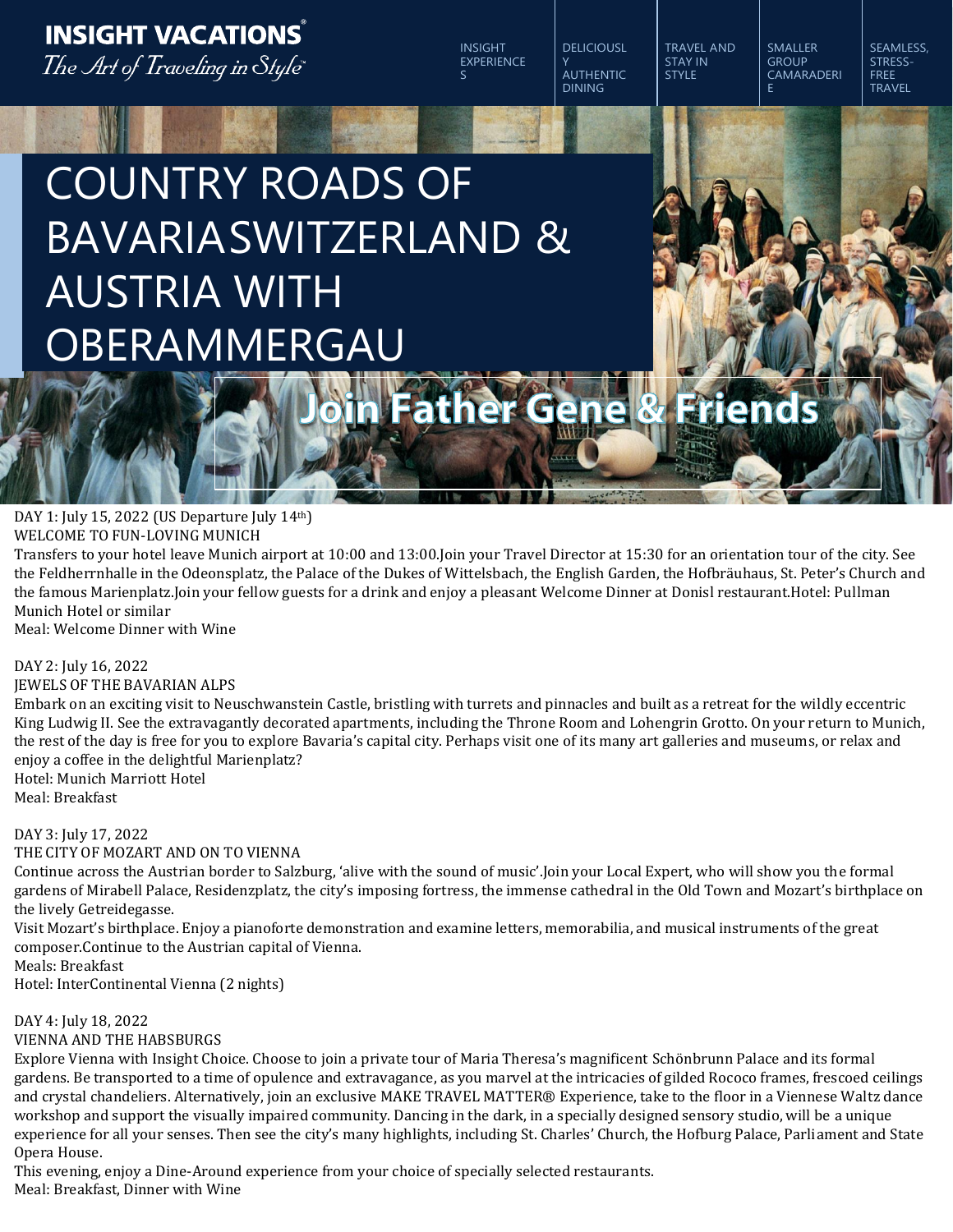### **INSIGHT VACATIONS**

The Art of Traveling in Style"

INSIGHT EXPERIENCE  $\mathbf{S}$ 

DELICIOUSL Y AUTHENTIC DINING

TRAVEL AND STAY IN **STYLE** 

CAMARADERI SEAMLESS, STRESS-FREE **TRAVEL** 

SMALLER **GROUP** 

E

#### DAY 5: July 19, 2022

Take a delightful drive through undiscovered marvelous scenery and fresh air or browse where you'll embark on a scenic journey by Austria. Climb the dramatic Semmering Pass and stop in Kindberg with its colorful maypole. Continue south to the border to arrive in historic Villach. Meals: Breakfast Hotel: Voco Hotel Villach

#### DAY 6: July 20, 2022

#### PASS THE DOLOMITES TO INNSBRUCK AND ON TO LUCERNE OBERAMMERGAU

Pass the magnificent Dolomites as your journey continues through the High Alps to arrive at mountain-ringed Innsbruck. An orientation of Innsbruck shows you the 14th century houses of the old town, the impressive Imperial Palace and the delightful down through the Oberalp Valley to rejoin LEAVE LUCERNE FOR ZURICH Golden Roof. Then continue north to Oberammergau, situated in the heart of the Bavarian Alps and home of the Passion Play since 1634.Hotel: Oberammergau and surrounding villages (2nights) Meal: Breakfast, Dinner

#### DAY 7: July 21, 2022 THE PASSION PLAY

After a morning at leisure in charming Oberammergau, take your premium reserved Hotel: Hotel Astoria, Lucerne or similar seats to witness the world famous Passion Play, re-enacting the last days of Christ on earth. After a break for dinner in a local restaurant, the captivating performance continues into the evening. Meals: Breakfast, Dinner

#### DAY 8: July 22, 2022

THROUGH THE ALPS TO SWITZERLAND Continue to Switzerland, driving along the beautiful Engadine Valley and on to the chic in the elegant boutiques. Another option is a ride on-board the Bernina Express. Hotel: Crystal Hotel similar Meals: Breakfast, Dinner with Wine

#### DAY 9: July 23, 2022

ALL ABOARD THE GLACIER EXPRESS AND

Embark on an iconic train journey onboard the Glacier Express, as you take in vistas of ice-capped mountains, stone-built villages and lush meadows. Ascend through the spiral tunnels of the Albula Pass and cross the Landwasser Viaduct before heading the coach at Andermatt. Continue north, following the staggering Schollenen Gorge through William Tell country, to lovely lakeside Lucerne, one of Europe's most popular cities set on the banks of Lake Lucerne. Join your Travel Director to see the sorrowful sculpture of the dying lion, cut out of a limestone cliff to commemorate the Swiss Guards who died at the Battle of the Tuileries.

(2nights) Meal: Breakfast

#### DAY 10: July 24, 2022

#### DINNER AT THE 'ROOF OF EUROPE' IN STANSERHORN

Enjoy the morning at your leisure to explore the city's 14th century covered wooden bridges, painted gables, old walls and watchtowers of the medieval fortifications. Stroll across the Chapel Bridge to the Jesuit Church, or use your free

SLEEPY AUSTRIAN BYWAYS TO VILLACH Alpine resort of St Moritz. Enjoy the time to shop. Later, head to the town of Stans funicular railway and cable car, to the summit of the stunning Stanserhorn. On a clear day, there are views as far as Alsace in France and the Black Forest in Germany.Here amid true Alpine majesty, your journey literally peaks with an unforgettable Celebration Dinner, hosted in Drehrestaurant Rondorama, located atop the mountain. Enjoy a glass of sparkling wine and admire the stunning panoramic views as the restaurant slowly rotates throughout the evening, ensuring you don't miss a thing. Meal: Breakfast, Dinner with Wine

> DAY 11: July 25, 2022 Your alpine adventures end this morning, with a transfer to Zurich airport arriving at 08:00. Meal: Breakfast

#### TRIP PRICE\*

per person twin share \$4498 PP land only

**Only one room for 2 people, and oneSolo Spot left!**

\$5078 For Solo Travelers

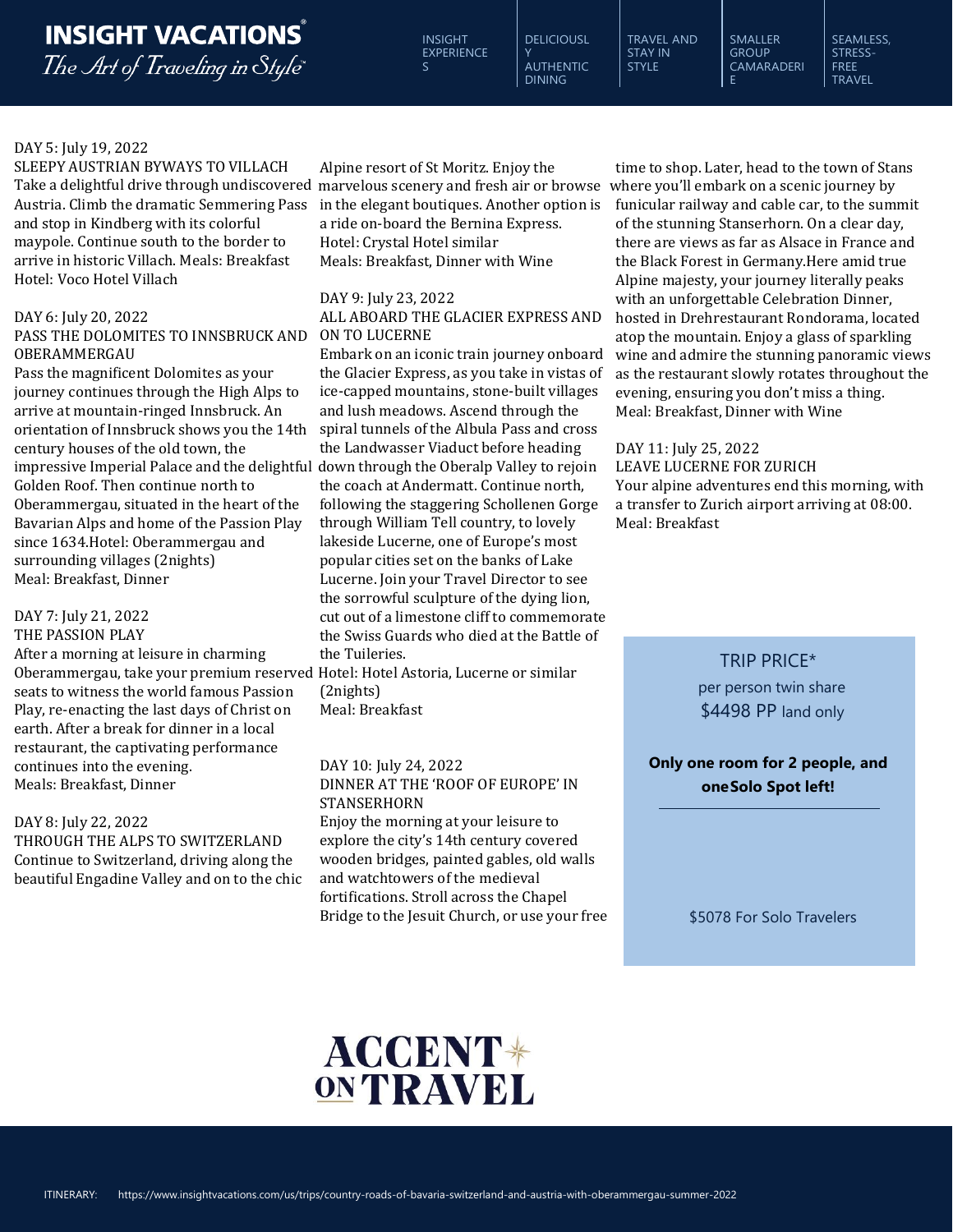

Reservations should be mailed to: Accent On Travel 37156 Rehoboth Ave Ext Rehoboth Beach, DE 19971

**Join Fr Gene Alpine Countries & Oberammergau Through Insight Vacations July 2022** *Registration Form*

For More Information Call: 410-296-8330 / 302 278-6100 800-848-3273 Email: [Groups@accentontravel.us](mailto:Groups@accentontravel.us)

Enclosed please find my deposit in the sum of \$\_\_\_\_\_\_ (\$1300 per person deposit) for\_persons to travel on this once every 10 years opportunity. I understand that my deposit is completely nonrefundable. Final Payment will be due March 28<sup>th</sup> 2022. I understand other penalties will apply after final payment date of March 28<sup>th</sup> 2022. Travel insurance, which will protect you for cancellation due to covered reasons, is highly advised.

Please make checks payable to: Accent On Travel or complete the credit card information below. *Please note that a signature* on back of this form is required to complete the registration in addition to payment of deposit to Accent On Travel.

|  | (FULL name EXACTLY as it appears or <b>will appear onyour</b> Passport)                                                                                                                                                              |                                                              | (Date of Birth) | (Nickname)      |            |
|--|--------------------------------------------------------------------------------------------------------------------------------------------------------------------------------------------------------------------------------------|--------------------------------------------------------------|-----------------|-----------------|------------|
|  | Address: <u>The Community of the Community of the Community of the Community of the Community of the Community of the Community of the Community of the Community of the Community of the Community of the Community of the Comm</u> |                                                              |                 |                 |            |
|  |                                                                                                                                                                                                                                      |                                                              |                 |                 |            |
|  | Home Phone: _________________________________Cell Phone: ________________________                                                                                                                                                    |                                                              |                 |                 |            |
|  | Contact Email Address (Please 'print' to avoid lost travelinformation) _____________________________                                                                                                                                 |                                                              |                 |                 |            |
|  | Special Requirements may be unable to be accommodated in Europe: (diet, handicap)<br>Special Requirements may be unable to be accommodated in Europe: (diet, handicap)                                                               |                                                              |                 |                 |            |
|  |                                                                                                                                                                                                                                      |                                                              |                 |                 |            |
|  |                                                                                                                                                                                                                                      |                                                              |                 |                 |            |
|  | Roommate name IF living in a differentHousehold/Billing: ________________________                                                                                                                                                    |                                                              |                 |                 |            |
|  | $\Box$ I AM A SINGLE TRAVELER AND AWARE OF A SINGLE SUPPLEMENT (\$550)*. $\Box$ I am looking to share                                                                                                                                |                                                              |                 |                 |            |
|  |                                                                                                                                                                                                                                      |                                                              |                 |                 |            |
|  |                                                                                                                                                                                                                                      | (Name EXACTLY as it appears or will appear on your Passport) |                 | (Date of Birth) | (Nickname) |
|  | Cell Phone: Contact Email Address: Contact Email Address: Contact Email Address: Contact Email Address: Contact Email Address: Contact Email Address: Contact Email Address: Contact Email Address: Contact Email Address: Con       |                                                              |                 |                 |            |
|  | Special Requirements may be unable to be accommodated in Europe: (diet, handicap) ___________________________                                                                                                                        |                                                              |                 |                 |            |
|  |                                                                                                                                                                                                                                      |                                                              |                 |                 |            |
|  |                                                                                                                                                                                                                                      |                                                              |                 |                 |            |
|  | Is anyone a past passenger of INSIGHT Vacations (please give us your past client number):___________                                                                                                                                 |                                                              |                 |                 |            |
|  |                                                                                                                                                                                                                                      |                                                              |                 |                 |            |
|  |                                                                                                                                                                                                                                      |                                                              |                 |                 |            |

**CANCELLATIONS AFTER FINAL PAYMENT CARRY UP TO 100% PENALTIES. (Signature required on back of this page) WE STRONGLY RECOMMEND THE PURCHASE OF MEDICAL TRAVEL INSURANCE.** OPTIONS WILL BE REVIEWED AT TIME OF DEPOSIT.